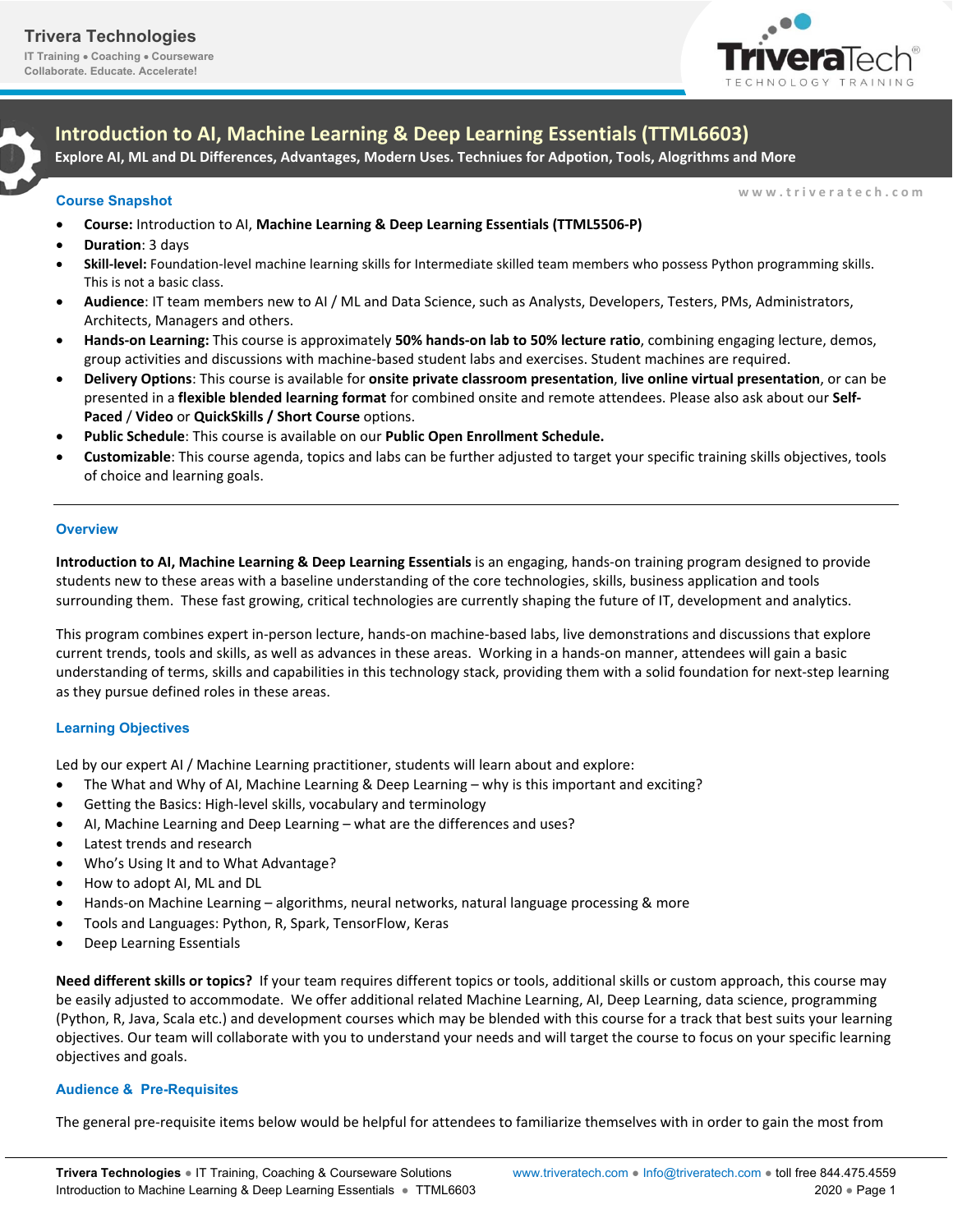

the discussions and hands‐on labs work planned for each general related skills area listed below. Students without supporting experience in certain areas can plan to follow along with labs or utilize them as demonstrations.

Some of the related useful skills

- **Required ‐ Enterprise IT / Business Knowledge**: Attendees should have some familiarity with Enterprise IT as well as a general (high‐ level) understanding of systems architecture, as well as some knowledge of the business drivers that might be able to take advantage of applying data science, AI and machine learning.
- **Recommended ‐ Advanced Math / Statistics**: Advanced math and essentials statistics knowledge is useful in understanding and working with Algorithms
- **Recommended Basic Language / Scripting Knowledge**: Basic Python (or R) scripting is applicable to machine learning and deep learning. Basic Java is useful for working with some of the advanced tools such as Spark or TensorFlow.

**Take Next / Follow‐on Courses:** This course is a core component of our **AI & Machine Learning Skills Path**, designed to trainer participants of all skill levels in modern AI, Machine Learning and Analytics skills across the enterprise. We offer courses in next level AI and Machine Learning, Deep Learning, Natural Language Processing, Applied Machine Learning (Chatbots, Intelligent Web) and many more related titles. Please contact us for details and next step recommendations based on your specific roles and. goals.

**Enhanced Learning Support:** Please ask about our **Pre‐Training Class Prep & Primer** offerings, **Skills Gap Assessment Services**, **Case Studies**, **Knowledge Check Quizzes**, **Skills Immersion Programs & Camps**, **Collaborative Mentoring Services** and **Extended Learning Support** services.

#### **Course Topics / Agenda**

Please note that this list of topics is based on our standard course offering, evolved from typical industry uses and trends. We will *work with you to tune this course and level of coverage to target the skills you need most. Course agenda, topics and labs are subject to adjust during live delivery in response to student skill level, interests and participation.* 

- **1. Exploring Data Science The Foundation of AI, Machine Learning & Deep Learning**
- What is Data Science?
- New Ways of Thinking about and using Data
- Challenges of processing
- Technologies
- Strategies
- Where does data science fit in?
- DS ecosystem AI, Machine Learning, Deep Learning
- Data and the Scientific Method
- Data Science vs. Data Engineering
- Sharing Results with Colleagues
- Recording experiments
- The Data Science Team members
- Data Science Infrastructure
- Current Tools, Trends & **Technologies**
- Applying Data Science to Your Industry
- **2.** Understanding AI
- AI ‐ How did we get here?
- Recent advances in data, hardware
- Cutting edge research and applications
- Getting the basics: Core terms and

vocabulary

- **3.** Understanding Machine Learning
- Who is leveraging this and why
- Overview of ML what's the difference?
- Related examples of ML algorithms and applications
- Surrounding tools and technologies: Python and Spark

## **4. Machine Learning**

- **•** Supervised vs. Unsupervised
- Classification
- Regression
- Clustering
- Dimensionality Regression
- **•** Ensemble Methods
- **5.** Understanding Deep Learning
- What is it, and how is this different than AI and ML?
- Who's using Deep Learning and Why
- Deep Learning algorithms and applications
- Surrounding tools and technologies: Python, TensorFlow,

Keras

## **6. Expert Systems**

- Rules Systems
- Feedback loops
- RETE and beyond
- Expert Systems in practice

#### **7. Neural Networks**

- Neural Networks
- Recurrent Neural Networks
- Long-Short Term Memory Networks
- **•** Applying Neural Networks

#### **8. Natural Language Processing**

- Language and Semantic Meaning
- Bigrams, Trigrams, and n‐Grams
- Root stemming and branching
- NLP in the world

#### **9. Image, Video, and Audio Processing**

- Image processing and Identification
- Facial Analysis
- Audio Processing
- Analyzing Streaming Video
- Real-world AV processing